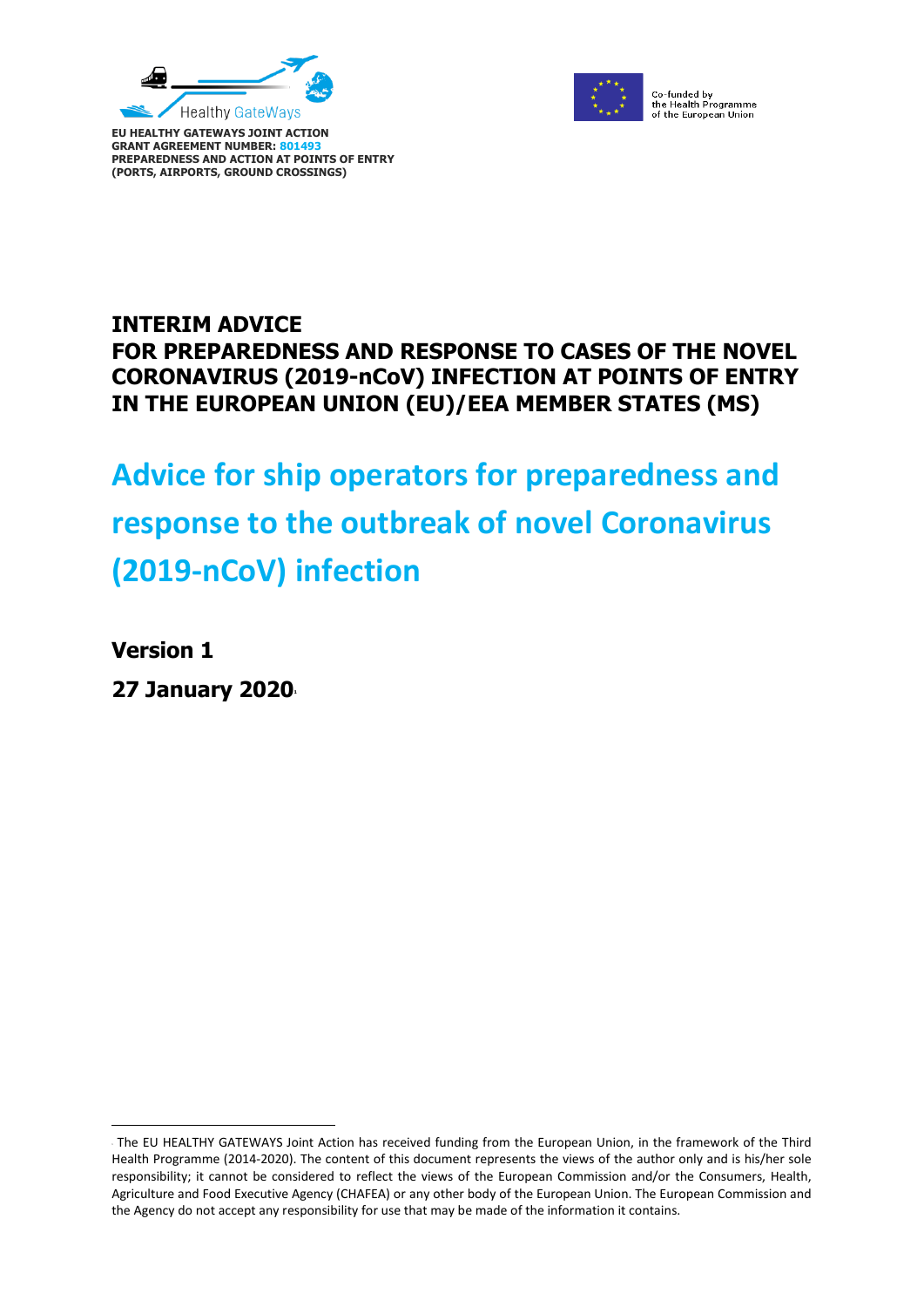



# **Introduction**

1

This interim advice was prepared after a request from the European Commission's Directorate-General for Health and Food Safety (DG SANTE). An ad-hoc working group was established with members from the EU HEALTHY GATEWAYS joint action consortium. Names and affiliations of the working group members who prepared this document are listed at the end of the document.

The working group produced the following advice, considering current evidence and travel advice from WHO about the novel 2019-nCoV infection outbreak (as of 27 January 2020), as well as existing guidelines for the maritime transport sector that were published in response to the outbreaks of  $SARS-CoV$  and MERS-Co $V^{1-3}$ .

# **1. Maritime transport – cruise ship travel**

# **1.1.Minimizing the risk for introduction of persons with acute respiratory syndrome due to novel Coronavirus (2019-nCoV) onto the ship**

Travel companies and travel agencies may provide pre-travel information to customers about health issues with their travel package. In this context, information regarding the symptoms of novel Coronavirus (2019-nCoV), health risks for vulnerable groups and the importance of preventive measures such as delaying travelling may be provided before the voyage, especially to persons coming from or passing through the affected areas<sup>2</sup>.

Before boarding, information may be provided to passengers and crew who are coming from affected areas or to all passengers and crew before embarking (e.g. verbal communications, leaflets, electronic posters etc.).

The information should include: symptoms, hygiene rules (hand washing, coughing and sneezing etiquette, disposal of dirty tissues, social distancing, elimination of handshaking events etc.), special considerations for high-risk groups, what to do in case of relevant symptoms, and the potential for an outbreak on board<sup>4</sup>.

Crew arriving on board from affected areas (as defined by WHO in the website <https://www.who.int/health-topics/coronavirus> for areas or countries where on-going transmission of 2019-nCoV occur) should be informed about the symptoms of ARI. Further, they should be monitored daily by a health care staff on board for 14 days after leaving the affected area for any symptoms of ARI, and be asked to immediately report to the ship doctor and supervisor any relevant symptoms.

 $2$  Affected areas are those defined by WHO as affected or as areas with on-going transmission.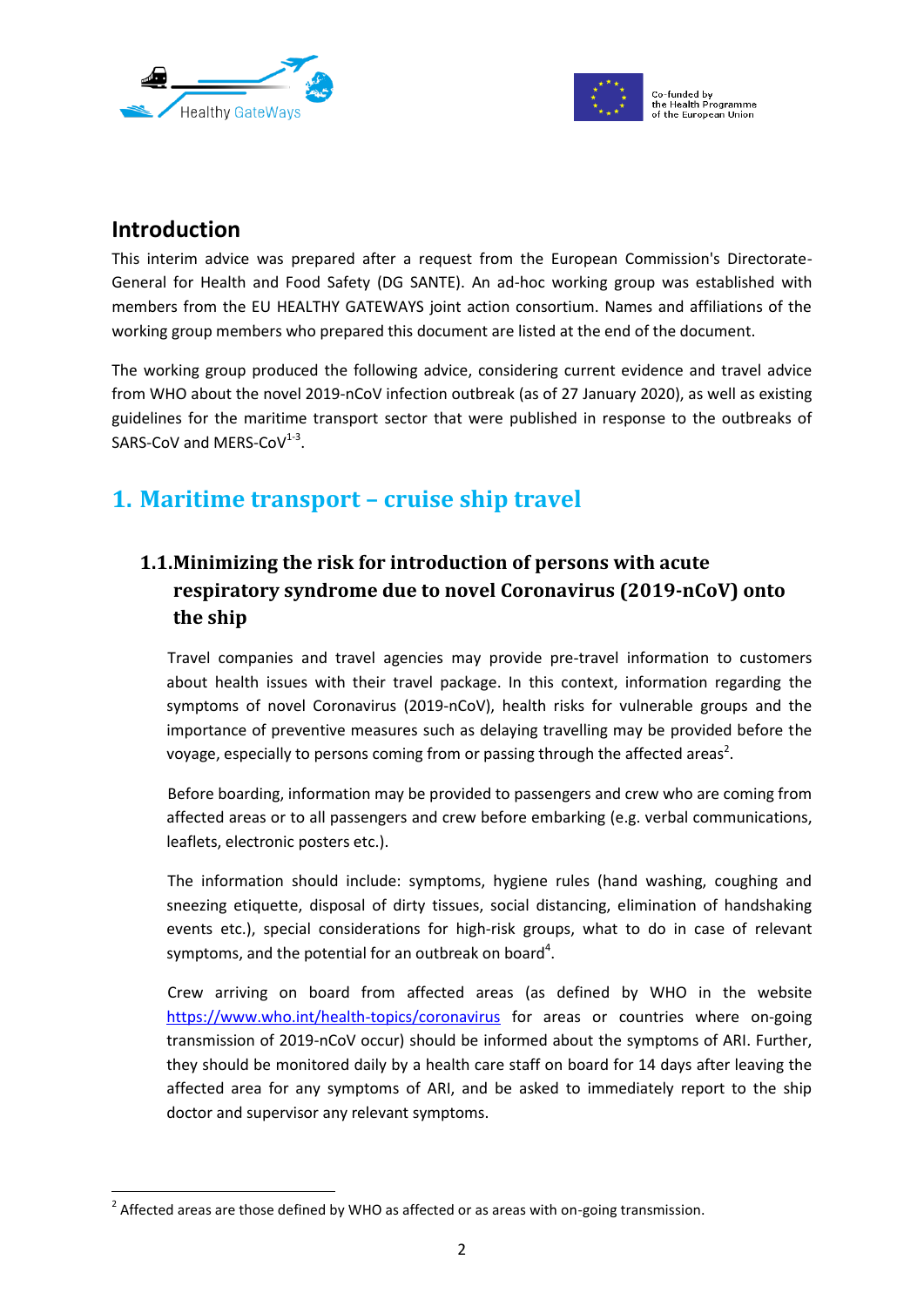



Cruise ships visiting affected areas should provide information to passengers and crew according to the WHO advice (or official country-specific advice) for international travel and trade in relation to the outbreak of pneumonia caused by a new coronavirus in China<sup>5,6</sup> including: a) frequently clean hands by using alcohol-based hand rub or soap and water; b) when coughing and sneezing cover mouth and nose with flexed elbow or tissue – throw tissue away immediately and wash hands; c) avoid close contact with anyone who has fever and cough; d) if you have fever, cough and difficulty breathing seek medical care early and share previous travel history with your health care provider; e) when visiting live markets in areas currently experiencing cases of novel coronavirus, avoid direct unprotected contact with live animals and surfaces in contact with animals; f) the consumption of raw or undercooked animal products should be avoided. Raw meat, milk or animal organs should be handled with care, to avoid cross-contamination with uncooked foods, as per good food safety practices.

#### **1.2.Education and raising passenger and crew awareness**

## *1.2.1. Raising crew awareness for detection of cases on board*

Healthcare staff should be informed and updated about the outbreak of novel Coronavirus (2019-nCoV) and any new evidence and guidance available for health care staff.

Cruise lines should provide guidance to crew regarding recognizing the signs and symptoms of ARI: fever and sudden onset of respiratory infection with one or more of the following symptoms: shortness of breath, cough or sore throat.

Crews should be reminded of the procedures that are to be followed when a passenger or a crew member on board displays signs and symptoms indicative of ARI (for example to inform the designated crew, perform duties according to instructions from supervisors depending on the position etc.). Crews should also be reminded about the procedures to be followed during an outbreak of other respiratory illness such as Influenza Like Illness outbreak management plan, which is available on board the ship<sup>4</sup>.

Information about reporting immediately to supervisor and medical team compatible symptoms for themselves or other crew or passengers should be provided for all crew.

## *1.2.2. Personal hygiene measures*

Cruise lines should continue to provide guidance and training about of their crews, related to reducing the general risk of ARI:

- Hand washing technique (use of soap and water, rubbing hands for at least 20 seconds etc.)
- When hand washing is essential (e.g. after assisting an ill traveller or after contact with their environment)
- When hand rubbing can be applied instead of hand washing and how this can be done
- Respiratory etiquette during coughing and sneezing with disposable tissues or clothing
- Appropriate waste disposal
- Use of respiratory masks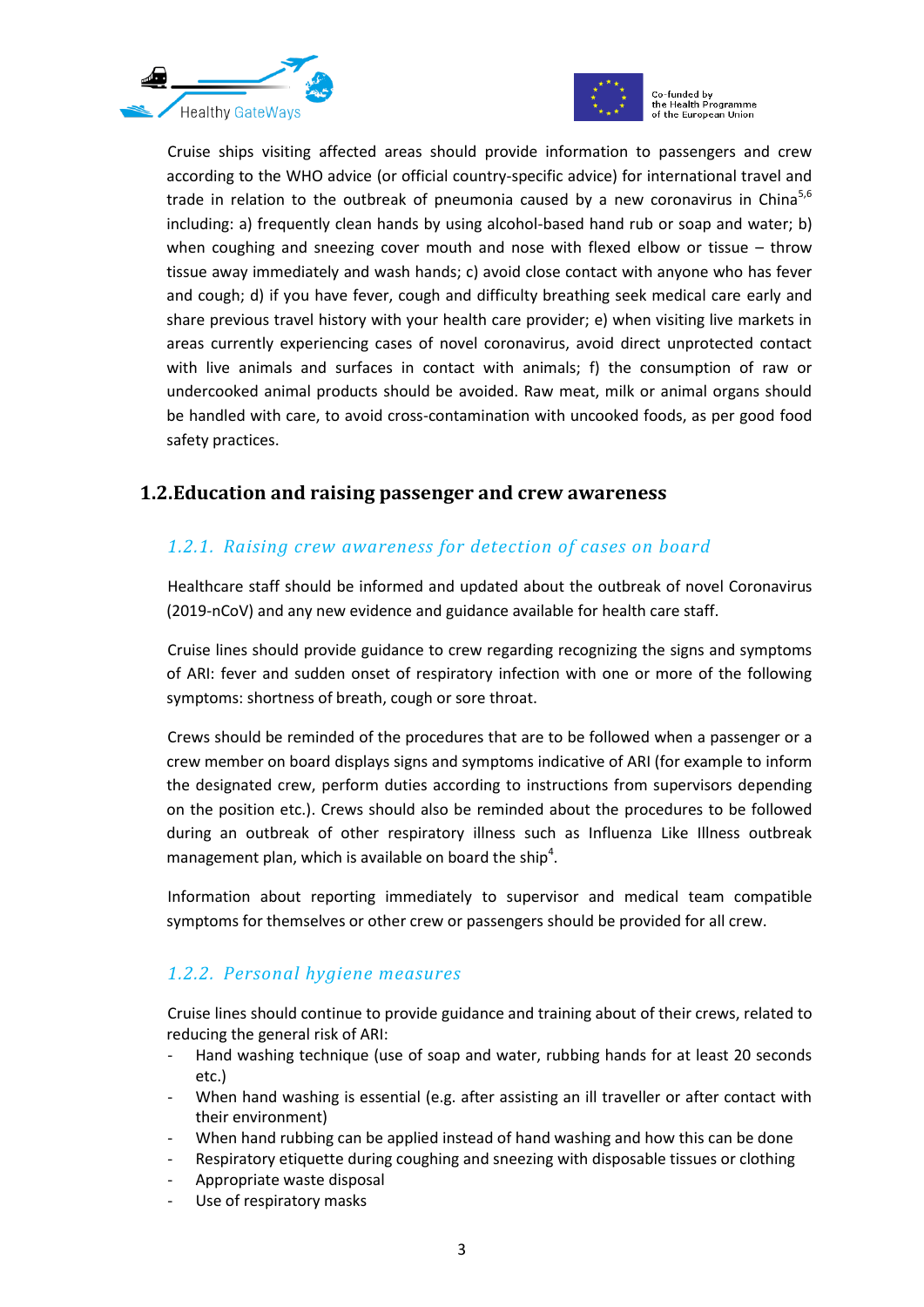



- Avoiding close contact with people suffering from acute respiratory infections<sup>5</sup>.

## **1.3.Supplies and equipment**

Adequate medical supplies and equipment should be available on board to respond to an outbreak as described in the WHO (2007) recommended medicines and equipment by the International Medical Guide for Ships 3rd edition.

Adequate supplies of sample medium and packaging, disinfectants and hand hygiene supplies should also be carried on board<sup>4</sup>.

Adequate supplies of PPE should be carried on board including gloves, impermeable gown, goggles, surgical masks and FFP2/ FFP3 masks.

Further details about supplies specific to the novel Coronavirus (2019-nCoV) can be found at: [https://www.who.int/internal-publications-detail/disease-commodity-package---novel-](https://www.who.int/internal-publications-detail/disease-commodity-package---novel-coronavirus-(ncov))[Coronavirus-\(ncov\)](https://www.who.int/internal-publications-detail/disease-commodity-package---novel-coronavirus-(ncov))

## <span id="page-3-0"></span>**1.4.Management of a suspect case**

#### *1.4.1. Definition of a suspect case of novel Coronavirus (2019-nCoV)*

According to WHO, the definition of a "suspect case" is the following:

A. Patients with severe acute respiratory infection (fever, cough, and requiring admission to hospital), **AND** with no other etiology that fully explains the clinical presentation **AND** at least one of the following: a history of travel to or residence in the city of Wuhan, Hubei Province, China in the 14 days prior to symptom onset, **or** patient is a health care worker who has been working in an environment where severe acute respiratory infections of unknown etiology are being cared for.

B. Patients with any acute respiratory illness **AND** at least one of the following: close contact with a confirmed or probable case of 2019-nCoV in the 14 days prior to illness onset, **or**  visiting or working in a live animal market in Wuhan, Hubei Province, China in the 14 days prior to symptom onset, **or** worked or attended a health care facility in the 14 days prior to onset of symptoms where patients with hospital-associated 2019-nCov infections have been reported<sup>7</sup>.

## <span id="page-3-1"></span>*1.4.2. Definition of a close contact of a suspect case of novel Coronavirus (2019-nCoV)*

"Close contact" is defined as a family member or healthcare worker providing direct patient care or anyone who had prolonged (>15 minutes) face-to-face contact with a probable or confirmed symptomatic case (on board ships contact with a suspect case until the laboratory results are available) in any closed setting<sup>8</sup>.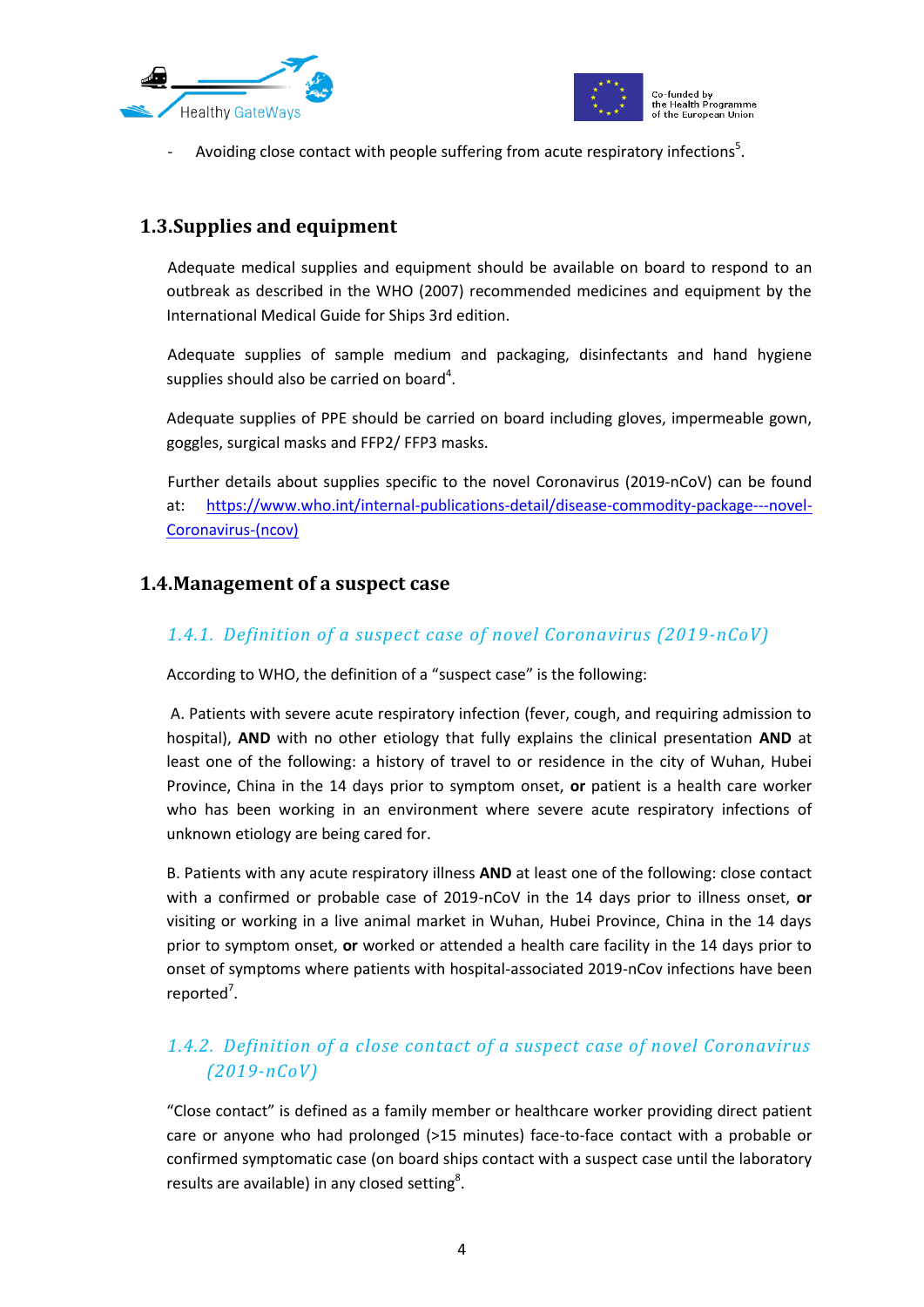



## *1.4.3. Precautions at the ship medical facility*

Based on the uncertainty of the virus transmission dynamics, it is recommended to apply the precautions advised by US CDC for a case under investigation for Coronavirus (2019-nCoV): the patient should be asked to wear a surgical mask as soon as they are identified and be evaluated in a private room with the door closed, ideally at the isolation room if available. Healthcare personnel entering the room should use standard precautions, contact precautions, airborne precautions, and use eye protection (e.g. goggles or a face shield)<sup>9</sup>. Detailed information about infection control practices for novel Coronavirus (2019-nCoV) is provided by WHO: [https://www.who.int/publications-detail/infection-prevention-and](https://www.who.int/publications-detail/infection-prevention-and-control-during-health-care-when-novel-coronavirus-(ncov)-infection-is-suspected)[control-during-health-care-when-novel-coronavirus-\(ncov\)-infection-is-suspected](https://www.who.int/publications-detail/infection-prevention-and-control-during-health-care-when-novel-coronavirus-(ncov)-infection-is-suspected)

#### *1.4.4. Isolation*

Following preliminary medical examination, if the ship's medical officer determines that there is a suspect case of novel Coronavirus (2019-nCoV) on board that meets the definition described in paragraph [1.4.1,](#page-3-0) the suspect case should be isolated in an isolation ward, cabin, room or quarters and infection control measures should be continued until respiratory symptoms are absent.

All persons entering the isolation room should apply standard precautions, contact precautions, airborne precautions, and use eye protection. More details for infection control are provided by WHO at: [https://www.who.int/publications-detail/infection-prevention](https://www.who.int/publications-detail/infection-prevention-and-control-during-health-care-when-novel-coronavirus-(ncov)-infection-is-suspected)[and-control-during-health-care-when-novel-coronavirus-\(ncov\)-infection-is-suspected](https://www.who.int/publications-detail/infection-prevention-and-control-during-health-care-when-novel-coronavirus-(ncov)-infection-is-suspected)

However, if the illness does not meet the suspect case definition (paragraph [1.4.1\)](#page-3-0), but the individual has respiratory symptoms, the person should not be allowed to return to public areas of the ship or interact with the public, but where applicable should be asked to follow the standard procedure for isolation of persons with Influenza Like Illness<sup>4</sup>. Detailed guidance is provided to the European Manual for Hygiene Standards and Communicable Disease Surveillance on Passenger Ships, Part B, Guideline I: <http://www.shipsan.eu/Home/EuropeanManual.aspx>

All contacts to a suspect case on board should be identified and monitored as described in paragraph 2.4.6.

#### *1.4.5. Laboratory testing*

Laboratory examination of clinical specimens for the persons who meet the definition of a suspect case should be arranged in cooperation with the competent authorities at the port. The competent authority will inform the ship officers about the laboratory test results.

Guidance for clinical specimens collection are provided by  $WHO^{10}$ . To increase the likelihood of detecting 2019-nCoV infection, CDC recommends collecting and testing multiple clinical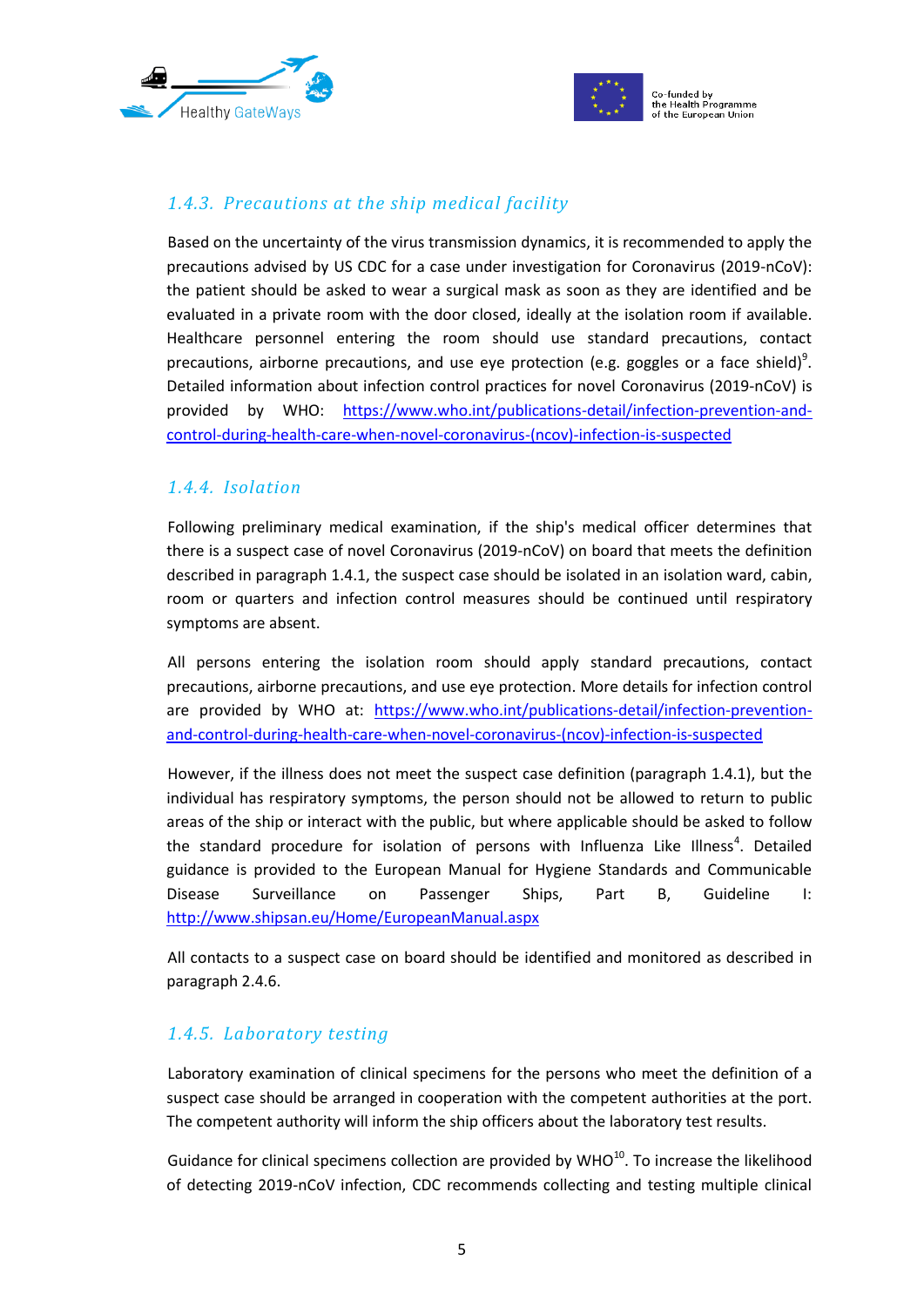



specimens from different sites, including all three specimen types—lower respiratory, upper respiratory, and serum specimens<sup>11</sup>. Additional specimen types (e.g. stool, urine) may be collected and stored. Specimens should be collected as soon as possible once a suspect case is identified, regardless of time of symptom onset.

#### *1.4.6. Reporting and notification*

The competent authority of the next port of call must always be informed if a suspect case of an infectious disease or death has occurred on board (IHR 2005, Article 28)<sup>12</sup>. For ships on international voyage, the International Health Regulations (IHR) Maritime Declaration of Health (MDH) should be completed and sent to the competent authority in accordance with the local requirements at the port of call. For example, some ports require the submission of the MDH by all arriving ships.

The officer in charge of the ship should immediately alert the competent authority at the next port of call (and the cruise line head office) regarding the suspected case to determine if the necessary capacity for transportation, isolation, and care is available at the port. The ship may be asked to proceed to another port in close proximity if this capacity is not available or if warranted by the critical medical status of the suspected case of novel Coronavirus (2019-nCoV).

## *1.4.7. Contact tracing*

The passenger or crew member that meets the definition of a suspect case should be interviewed and provide information about the places that the patient visited and about his/her contacts since the onset of symptoms on board the ship or ashore. This information should be recorded and shared with the competent authority at the next port of call.

Contact is defined as: Health care associated exposure, including providing direct care for nCoV patients, working with health care workers infected with novel coronavirus, visiting patients or staying in the same close environment as a nCoV patient. Working together in close proximity or sharing the same classroom environment with a nCoV patient. Traveling together with a nCoV patient in any kind of conveyance. Living in the same household as a nCoV patient. The epidemiological link may have occurred within a 14‐day period before or after the onset of illness in the case under consideration<sup>7</sup>.

## *1.4.8. Management of contacts*

In the current absence of adequate evidence for the novel Coronavirus transmission and communicability, it is recommended to follow the protocol for SARS that was developed by WHO for cruises ship travel in the 2003 outbreak $^{13}$ .

All contacts (see definition in paragraph 2.4.5) of a suspect case of novel Coronavirus (2019 nCoV) should be provided with information on symptoms and transmission of the infection. They should be placed under active surveillance for 14 days. Designated health staff on board should monitor and record the temperature of contacts daily. They should be advised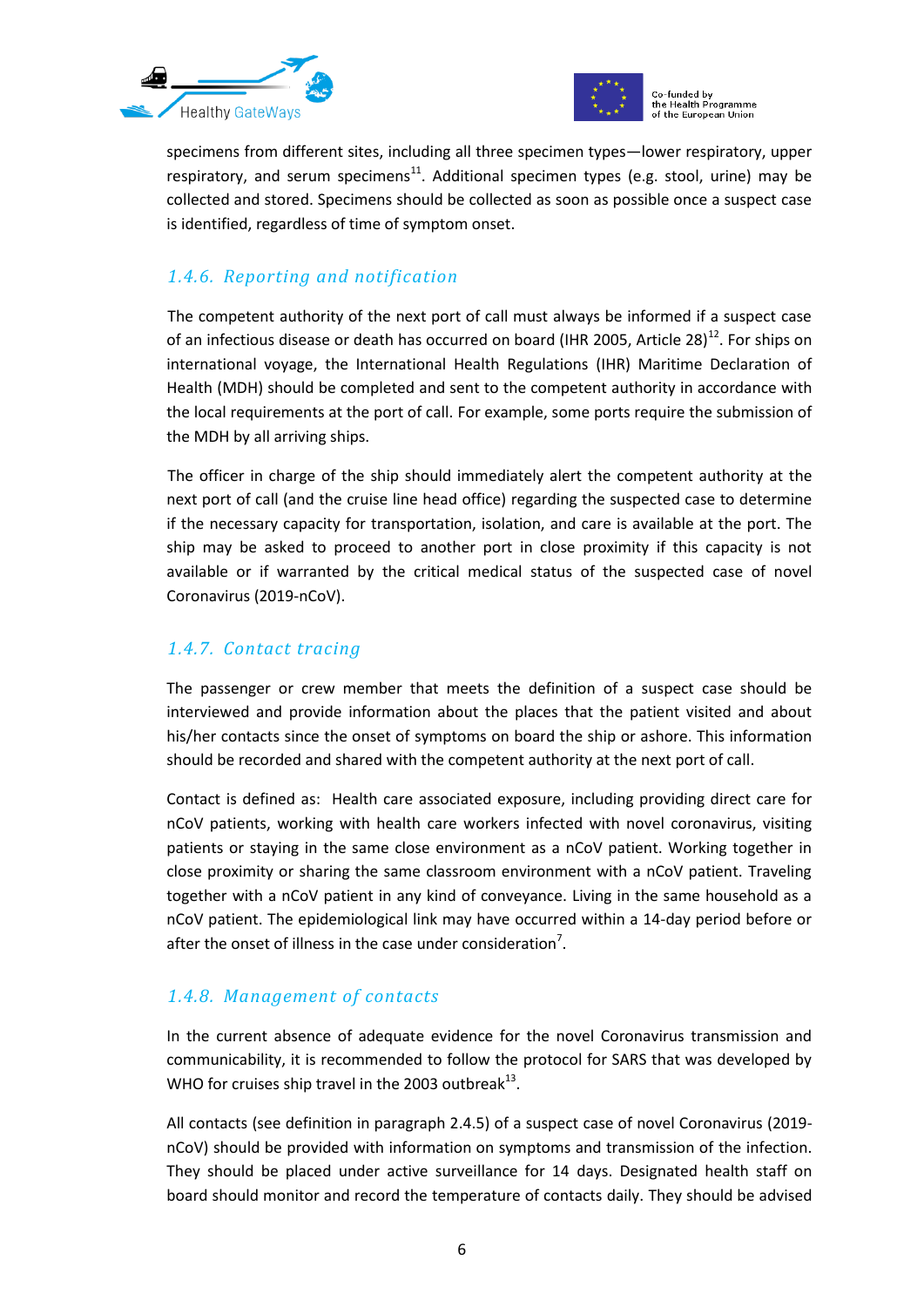



to stay in their cabins until the laboratory results for the suspect case are available and until further instructions from the competent authorities at the port.

Both embarking and disembarking ports must be notified immediately of contacts being on board and measures taken. If, after 14 days of monitoring, the contacts do not develop symptoms of ARI, then contacts can be discharged from the follow up.

Contacts should not be allowed to disembark before assessed by the competent authority at the port.

## **1.5.Disembarkation**

If the medical officer for the port determines that the ill crew member or passenger meets the novel Coronavirus (2019-nCoV) suspect case definition, the crew member or passenger shall be removed from the ship, using all necessary precautions, and transported to the nearest medical facility. Contacts should be asked to be under public health observation until 14 days after the contact or as otherwise advised by the competent authority at the port.

The suspect crew member or passenger who fulfils the criteria in paragraph [1.4.1](#page-3-0) should disembark in a controlled way to avoid any contact with other persons on board the ship and wear a surgical mask. Personnel escorting the patient during the medical evacuation should wear suitable PPE (gloves, impermeable gown, goggles, mask).

As soon as the suspect case had been removed from the cruise ship, the cabin or quarters where the novel Coronavirus (2019-nCoV) patient was isolated and managed should be thoroughly cleaned and disinfected.

The competent authority should give free pratique when is satisfied that the public health measures have been implemented satisfactorily, including disembarkation of the suspect case or cases, contact tracing, information to all travellers on board about the symptoms and signs of the disease, who to contact in case the relevant symptoms have been developed the following 14 days, cleaning and disinfection, disposal of infectious waste. After measures have been completed, the ship should be allowed to embark or disembark passengers and continue the voyage.

## **1.6.Record keeping in the medical log**

Records should be kept about the following:

- a) any person on board who has visited the medical facility and meets the definition of a suspect case of novel Coronavirus (2019-nCoV) described in paragraph [1.4.1.](#page-3-0) and the isolation and hygiene measures taken at the isolation place.
- b) any person meeting the definition of a close contact described in paragraph [1.4.2](#page-3-1) and the results of monitoring of his/her health.
- c) Results of active surveillance.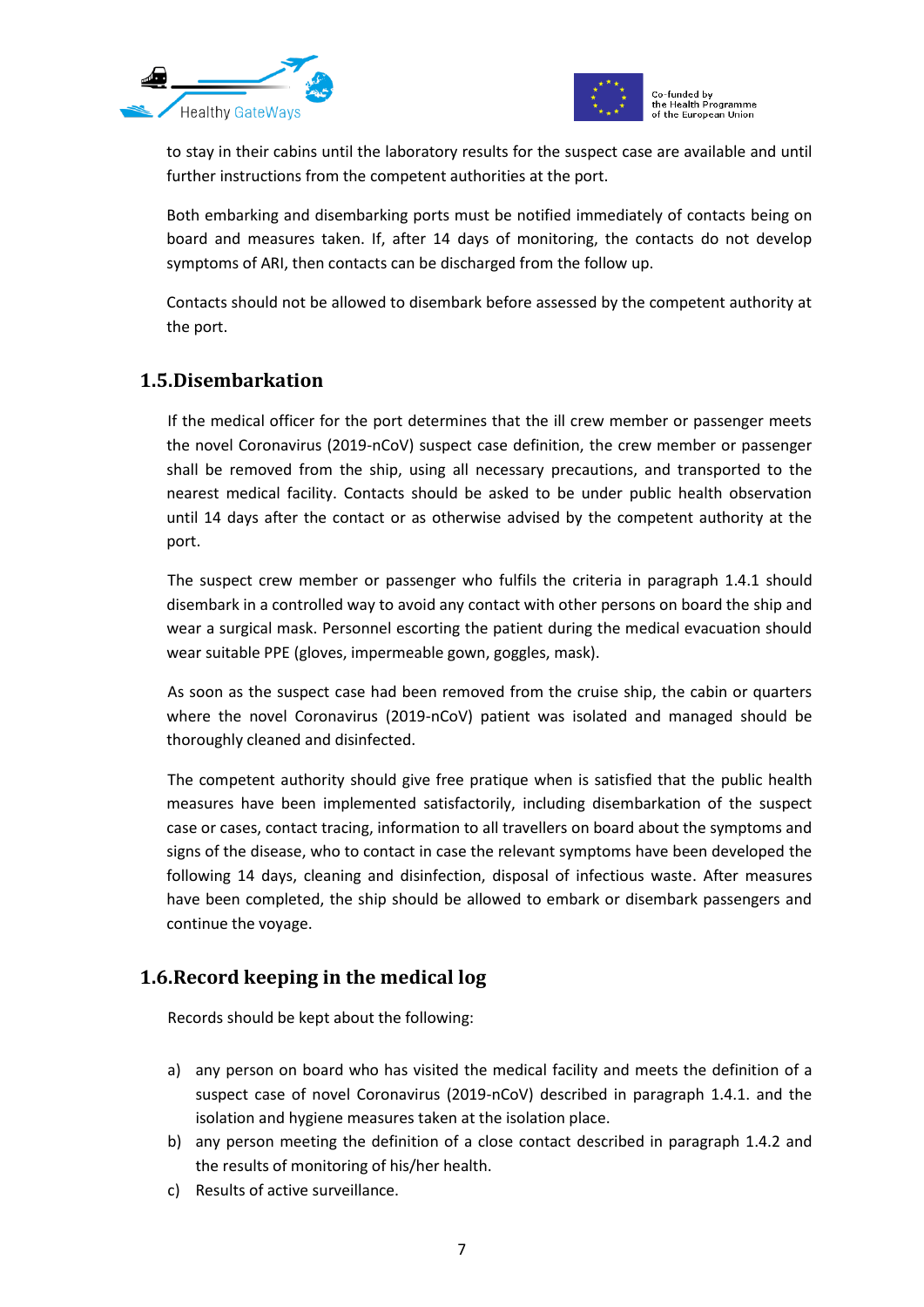



## **1.7.Active surveillance (case finding)**

Case finding among passengers and crew should be initiated by the ship's medical staff in order to detect any new suspect cases. Case finding should include directly contacting passengers (e.g. passenger surveys) and crew, asking about current and recent illness, and checking if any person meets the criteria of a suspect case. Findings should be recorded.

## **1.8.Cleaning and disinfection**

The time of environmental survival of 2019-nCoV is currently unknown. SARS-CoV may survive in the environment for several days. MERS-CoV may survive >48hours at 20°C, 40% relative humidity comparable to an indoor environment, on plastic and metal surfaces<sup>14</sup>.

While case management is in progress on board a cruise ship, a high level of cleaning and disinfection measures should be maintained on board as per the outbreak management plan available on the ship.

Cabins and quarters occupied by patients and contacts of novel Coronavirus (2019-nCoV) should be cleaned and disinfected according to cleaning and disinfection protocols of infected cabins.

Thorough cleaning of environmental surfaces with water and detergent and application of common disinfectants (such as sodium hypochlorite) used during outbreak procedures should be applied.

Laundry, food service utensils and waste from cabins of suspect cases and contacts should be handled as infectious in accordance with the outbreak management plan provided on board for other infectious diseases.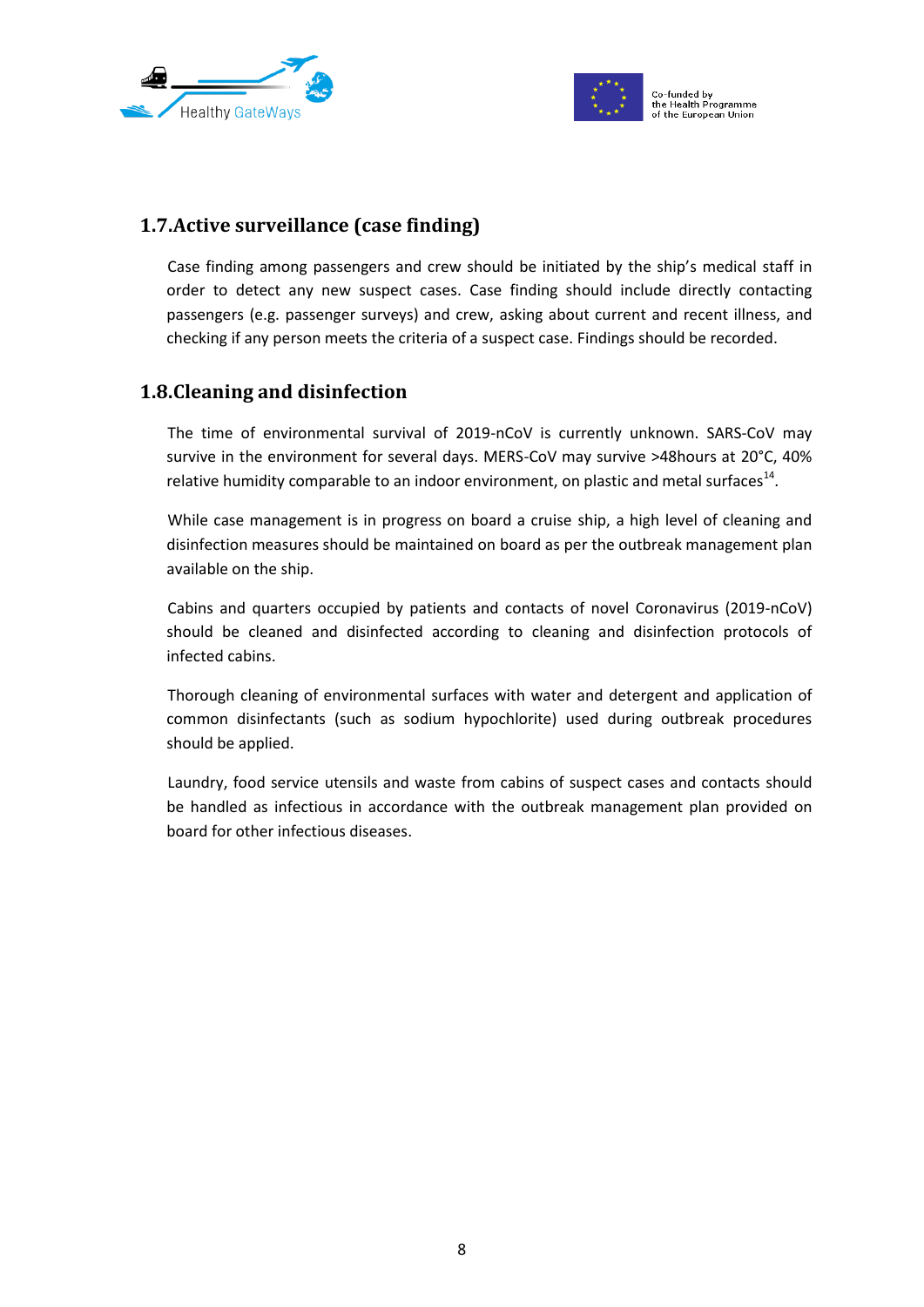



# **2. Maritime transport – Cargo ship travel**

# **2.1.Minimizing the risk for introduction of persons with acute respiratory syndrome due to novel Coronavirus (2019-nCoV) onto the ship**

Crew arriving on board from affected areas or crew on ships visiting affected areas should be informed about the symptoms of ARI (fever and sudden onset of respiratory infection with one or more of the following symptoms: shortness of breath, cough or sore throat). Further, they should be asked to immediately report to the designated officer any relevant symptoms.

Ships visiting affected areas should provide information to crew according to the WHO advice for international travel and trade in relation to the outbreak of pneumonia caused by a new coronavirus in China<sup>5</sup> including: a a) frequently clean hands by using alcohol-based hand rub or soap and water; b) when coughing and sneezing cover mouth and nose with flexed elbow or tissue – throw tissue away immediately and wash hands; c) avoid close contact with anyone who has fever and cough; d) if you have fever, cough and difficulty breathing seek medical care early and share previous travel history with your health care provider; e) when visiting live markets in areas currently experiencing cases of novel coronavirus, avoid direct unprotected contact with live animals and surfaces in contact with animals; f) the consumption of raw or undercooked animal products should be avoided. Raw meat, milk or animal organs should be handled with care, to avoid cross-contamination with uncooked foods, as per good food safety practices $^6$ .

## **2.2.Education and raising crew awareness**

## *2.2.1. Raising crew awareness for detection of cases on board*

Shipping companies should inform crew on recognizing the signs and symptoms of ARI: fever and sudden onset of respiratory infection with one or more of the following symptoms: shortness of breath, cough or sore throat. Any person symptoms of ARI should inform the supervisor immediately.

## *2.2.2. Personal hygiene measures*

Shipping companies should refresh training of their crews about hygiene measures:

- Hand washing technique (use of soap and water, rubbing hands for at least 20 seconds etc.)
- When hand washing is essential (e.g. after assisting an ill traveller or after contact with their environment)
- When hand rubbing can be applied instead of hand washing and how this can be done
- Respiratory etiquette during coughing and sneezing with disposable tissues or clothing
- Appropriate waste disposal
- Use of respiratory masks
- Avoiding close contact with people suffering from acute respiratory infections<sup>5</sup>. Infographics from WHO are available at[: https://www.who.int/health-topics/coronavirus](https://www.who.int/health-topics/coronavirus)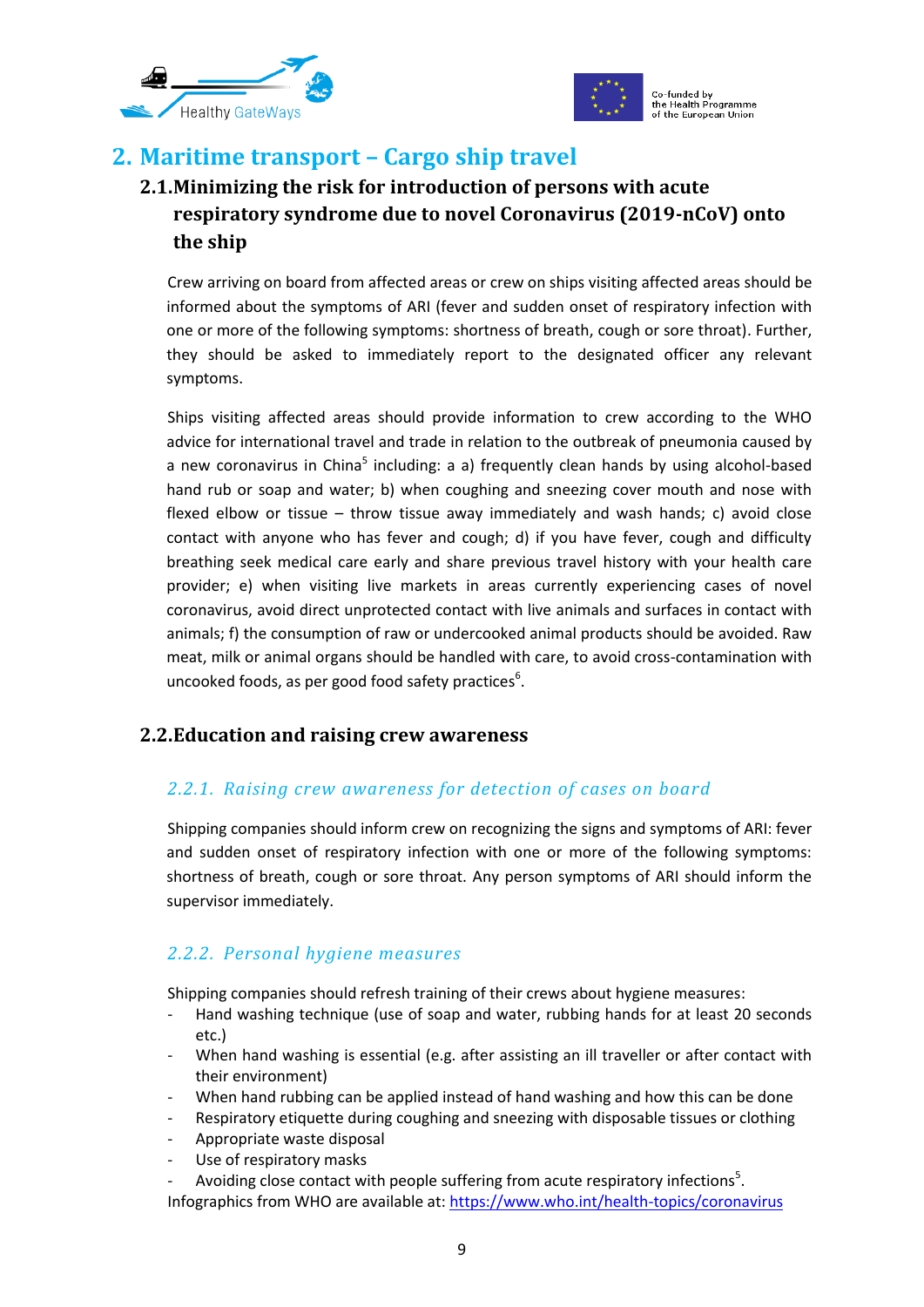



## **2.3.Supplies and equipment**

Adequate medical supplies and equipment should be available on board as described in the WHO (2007) recommended medicines and equipment by the International Medical Guide for Ships 3rd edition.

Adequate supplies of PPE should be carried on board including gloves, impermeable gown, goggles and surgical masks.

Further details about supplies specific to novel Coronavirus (2019-nCoV) can be found at: [https://www.who.int/internal-publications-detail/disease-commodity-package---novel-](https://www.who.int/internal-publications-detail/disease-commodity-package---novel-coronavirus-(ncov))[Coronavirus-\(ncov\)](https://www.who.int/internal-publications-detail/disease-commodity-package---novel-coronavirus-(ncov))

#### **2.4.Management of a suspect case**

#### *2.4.1. Isolation*

If any person on board fulfils the following criteria, he/she should be isolated immediately and the next port of call should be informed:

- A) Symptoms of fever and sudden onset of respiratory infection with one or more of the following symptoms: shortness of breath, cough or sore throat **AND**
- B) Travel-history to affected areas defined by WHO as affected or as areas with on-going transmission in the 14 days before the onset of illness, or, any person being in close contact with a person who had been infected with the novel Coronavirus (2019-nCoV).

The patient should be isolated in an isolation ward, cabin, room or quarters with infection control measures should be continued until respiratory symptoms are absent.

All persons entering the isolation room should apply gloves, impermeable gown, goggles, surgical masks.

## *2.4.2. Reporting to the next port of call*

The competent authority of the next port of call must always be informed if a suspect case of an infectious disease or death has occurred on board (IHR 2005, Article 28)<sup>12</sup>. For ships on international voyage, the International Health Regulations (IHR) Maritime Declaration of Health (MDH) should be completed and sent to the competent authority according to the local requirements at the port of call. Some ports require the submission of the MDH by all arriving ships.

The officer in charge of the ship should immediately alert the competent authority at the next port of call regarding the suspected case to determine if the necessary capacity for transportation, isolation, and care is available at the port. The ship may be asked to proceed to another port in close proximity if this capacity is not available, or if warranted by the critical medical status of the suspected case of novel Coronavirus (2019-nCoV).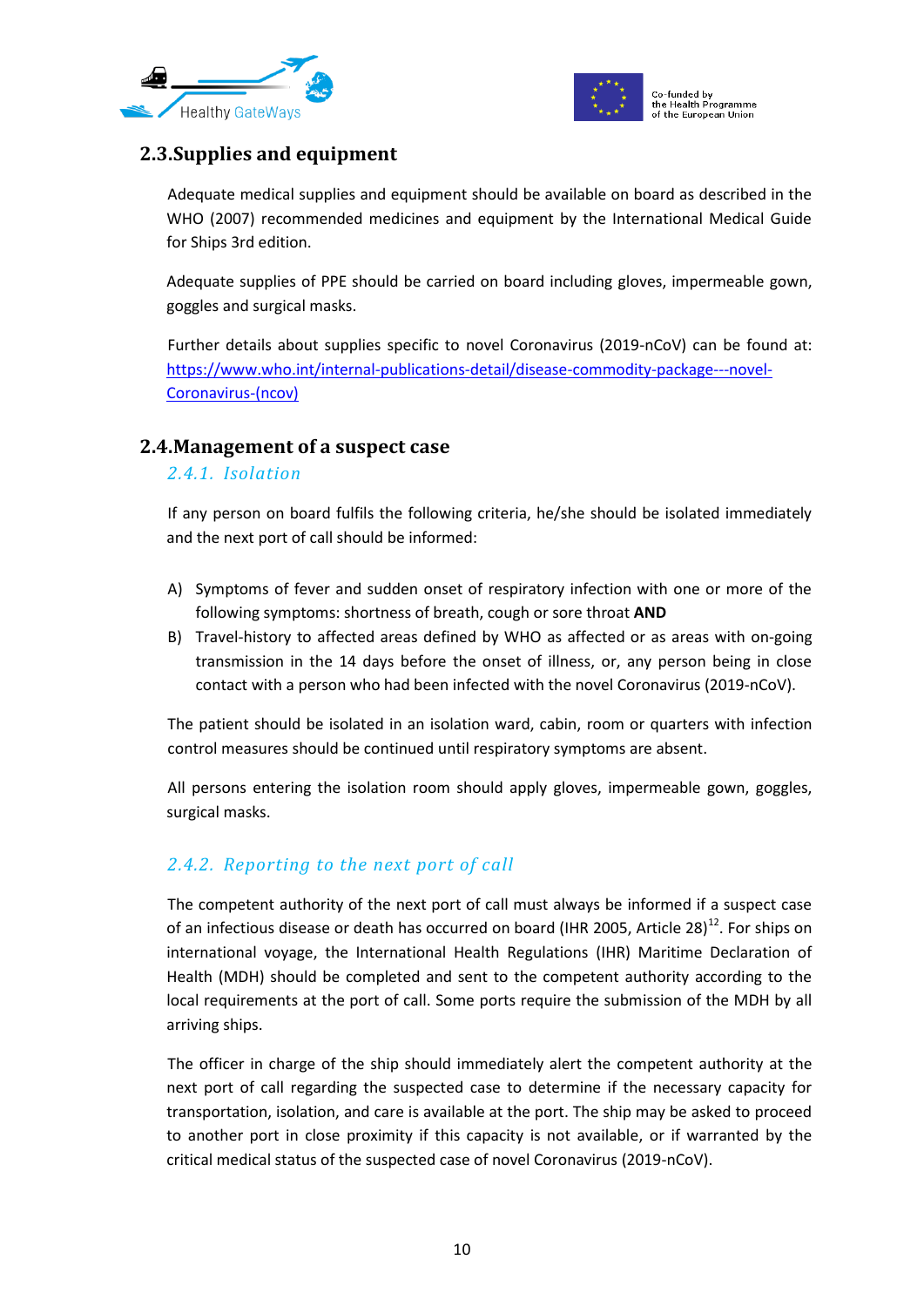



## *2.4.3. Disembarkation*

No one may leave the ship until the health authority has conducted a risk assessment, the suspect case or cases have determined all possible contacts on board and the possible contacts have been examined.

Disembarkation of the sick person should take place in a controlled way to avoid any contact with other persons on board the ship and the sick person should wear a surgical mask. Personnel escorting the patient during the medical evacuation should wear suitable PPE (gloves, impermeable gown, goggles, surgical mask).

#### *2.4.4. Cleaning, disinfection and waste management*

As soon as the suspected case had been removed from the ship, the cabin or quarters where the suspect case with the novel Coronavirus (2019-nCoV) was isolated and managed should be thoroughly cleaned and disinfected by staff who is trained to clean surfaces contaminated with infectious agents using PPE.

Laundry, food service utensils and waste from cabins of suspect cases and contacts should be handled as infectious in accordance with procedures for handling infectious materials available on board.

#### *2.4.5. Management of contacts*

The local public health authority should provide information on symptoms and transmission of novel Coronavirus (2019-nCoV) to all crew and supervise all measures taken on board.

All crew members will be under public health observation or other measures may apply as instructed by the competent authority at the port.

The ship may be allowed to proceed to its next port of call after the health authority has determined that public health measures have been completed satisfactorily.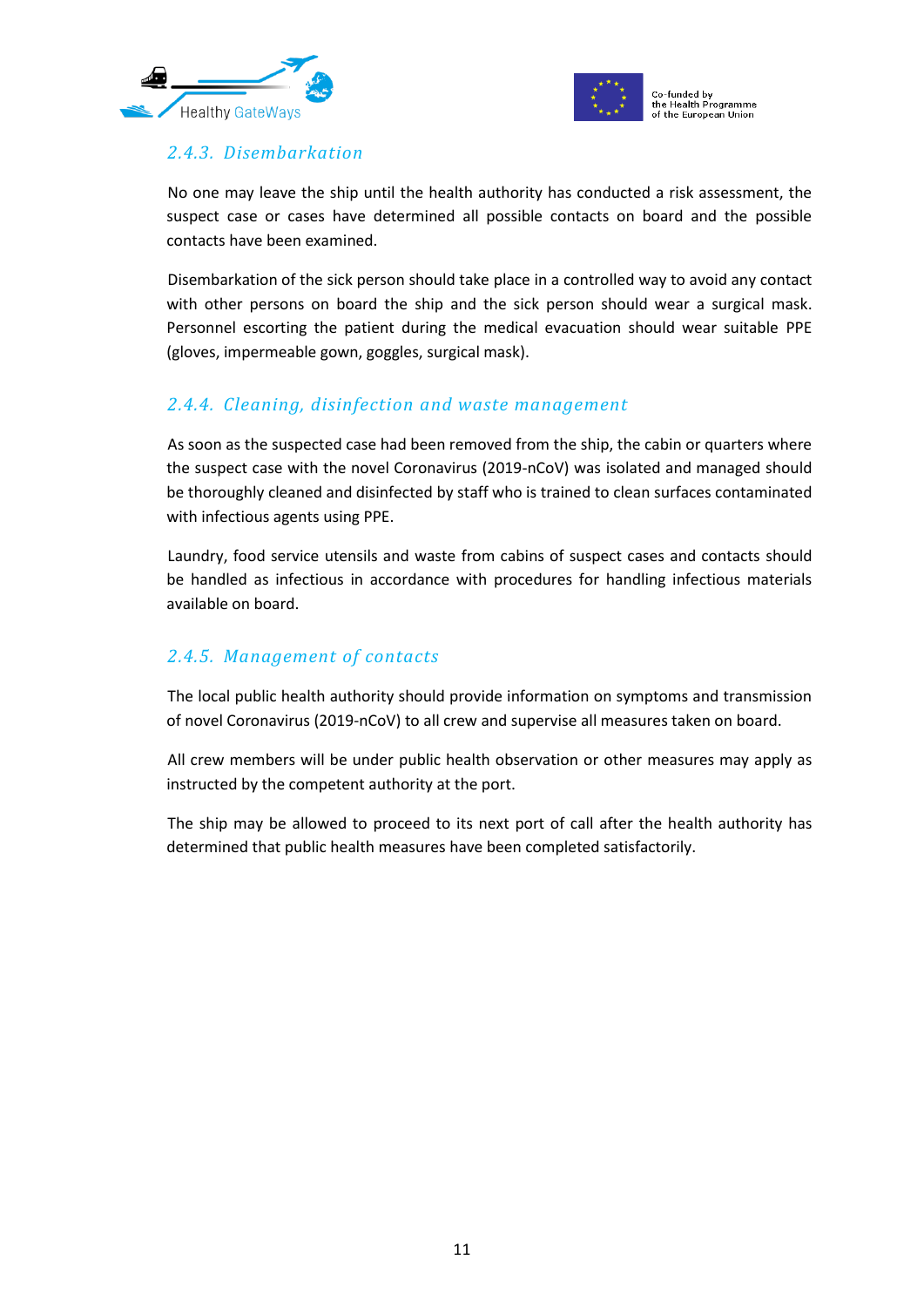



#### **Working group members**

Barbara Mouchtouri<sup>1</sup>, Martin Dirksen-Fischer<sup>2</sup>, Maria Ander Heiden<sup>3</sup>, Mauro Dionisio<sup>4,</sup> Miguel Dávila-Cornejo<sup>5</sup>, Brigita Kairiene<sup>6</sup>, Janus Janiec<sup>7</sup>, Sotirios Tsiodras<sup>8</sup>, David Schwarcz<sup>9</sup>, Peter Otorepec<sup>10</sup>, Boris Kopilovic<sup>10</sup>, Aura Timen<sup>11</sup>, Corien Swan<sup>11</sup>, Anita Plenge-Bönig<sup>2</sup>, Areti Lagiou<sup>12</sup>, Jan Heidrich<sup>13</sup>, Agoritsa Baka<sup>14</sup>, Pasi Penttinen<sup>14</sup>, Paul Riley<sup>14</sup>, Matthias Boldt<sup>2</sup>, and Christos Hadjichristodoulou<sup>1</sup>

- 1. Laboratory of Hygiene and Epidemiology, Faculty of Medicine, University of Thessaly, Larissa, Greece
- 2. Institute for Hygiene and Environment of the Hamburg State Department for Health and Consumer Protection, Hamburg, Germany
- 3. Robert Koch Institute, Berlin, Germany
- 4. Italian Ministry of Health, Rome, Italy
- 5. Ministry of Health, Social Services and Equality, Madrid, Spain
- 6. National Public Health Centre, Klaipeda, Vilnius, Lithuania
- 7. National Institute of Public Health National Institute of Hygiene, Warsaw, Poland
- 8. National and Kapodistrian University of Athens, Medical School, Athens, Greece
- 9. Public Health Agency of Sweden, Stockholm, Sweden
- 10. National Institute of Public Health, Ljubljana, Slovenia
- 11. National Institute for Public Health and the Environment, Bilthoven, the Netherlands
- 12. Laboratory of Hygiene and Epidemiology, University of West Attica, Athens, Greece
- 13. Institute for Occupational and Maritime Medicine, Hamburg, Germany
- 14. European Centre for Disease Prevention and Control, Stockholm, Sweden

The working group thanks the Cruise Lines International Association and its members for their input to the chapter about cruise ship travel.

For any questions or support related to the points of entry, please emai[l info@healthygateways.eu](mailto:info@healthygateways.eu)